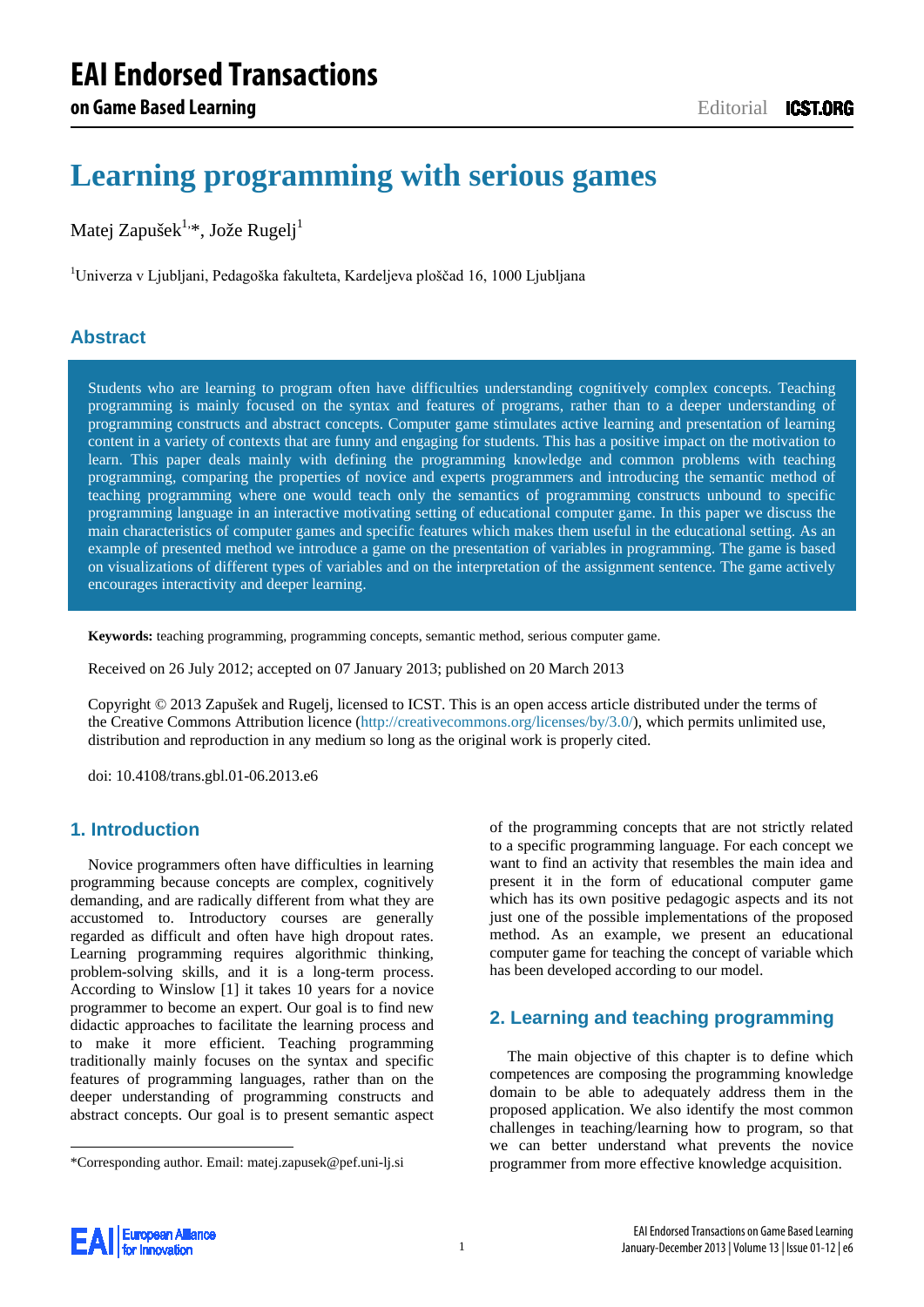# 2.1. Programming knowledge

Studies in programming are divided into two main categories: those from the perspective of software engineering and those with psychological/educational perspective [\[2\].](#page-7-1) Software engineering perspective focuses mainly on professionals and how they can more effectively develop software projects. The psychological/educational perspective focuses primarily on program comprehension and generation, on mental models, on identifying the properties of novice programmers and on comparing them with experts, knowledge, and skills required for programming. The latter is the focus of our research.

There are several different views on what is involved in learning programming. Du Boulay [\[4\]](#page-7-2) identifies five overlapping domains that must be mastered by novice programmer and that can be also viewed as a possible source of problems: (1) general orientation, (2) the notional machine, (3) notation, (4) structures, and (5) pragmatics. General orientation is knowledge about what programs are for and what can be done with them, notional machine is a model of the computer as it relates to executing programs, notation domain deals with the syntax and semantics of a particular programming language, structures are schemata or plans with which we help to efficiently solve the problem and pragmatics which are the skills of planning, developing, testing and debugging. Domains are not separated which creates problem because novice has to deal with all of them at once.

Rogalski and Samurcay defined learning programming as acquiring and developing knowledge about programming that is highly complex process. It involves a variety of cognitive activities and mental representations related to: (1) program design, (2) program understanding, (3) modifying, (4) debugging and (5) documenting. Even at level of computer literacy, it requires construction of conceptual knowledge and the structuring of basic operations (such as loops, conditional statements, etc.) into schemas and plans. It requires developing strategies flexible enough to derive benefits from programming aids (programming environment, programming methods) [\[5\].](#page-7-3)

According to Winslow [\[1\]](#page-7-0) programming knowledge includes the following steps: (1) a good understanding of the problem or set of requirements, (2) ongoing identification of the programming constructs from the specification, (3) designing an algorithm using pseudocode, (4) problem solving strategies (top-down, bottomup, communication, brainstorming, peer learning), (5) algorithmic thinking, (6) strategies for design, (7) conversion from pseudo code into programming language, (8) testing and correcting code until program is bug-free.

There are some other authors that have quite different understanding of programming knowledge. Green sees it as an exploratory process where programs are created opportunistically and incrementally [\[6\]](#page-7-4) and is not just transcription from internally held representation of the problem. Similarly as Green, Visser and Davies

understand programming as incremental problem-solving process where strategy is determined by localized problem-solving episodes and frequent problem reevaluation [\[7\].](#page-7-5)

## 2.2. Problems with teaching programming

### **Knowledge vs. strategies**

Davies [\[3\]](#page-7-6) made the distinction between programming knowledge (declarative notion, e.g., being able to state how a "for" loop works) and programming strategies (the way knowledge is used and applied, e.g., using a "for" loop appropriately in a program). Introductory courses (and textbooks) are traditionally bound to specific programming language [\[8\]\[9\]](#page-7-7) and primarily focus on programming knowledge. Student lacking the programming strategies skills has difficulties with combining the programming constructs (conditionals, loops, etc.) into viable solution. At the beginning of the learning process, there is an emphasis on the syntax of programming language and later the focus shifts to semantics [\[16\].](#page-7-8) Observations made by Winslow [\[1\]](#page-7-0) shows that students who understand the syntax and semantics of individual commands cannot translate it into software code.

This can be considered as a major downside of traditional approach and motivation for searching for better solutions.

#### **Novice programmers**

If we want to make efficient educational materials that foster the process of learning programming, we have to identify common features of novice programmers and the problems they have. We also have to identify the features of expert programmers in order to find the most optimal learning path that will be used to teach the novice programmers the strategies and knowledge experts have.

Gomes and Mendes [\[10\]](#page-7-9) specify the reasons why programming is so difficult to teach/learn: (1) it demands a high abstraction level, (2) it needs a good level of both knowledge and practical problem solving techniques, (3) requires a very practical and intensive study, which is quite different from what is required in many other courses (more based in theoretical knowledge, implying extensive reading and some memorization), (4) usually teaching cannot be individualized, due to common classes size, (5) it is mostly dynamic, but usually thought using static materials, (6) teachers' methodologies many times don't take into consideration the student's learning styles. Different students have different learning styles and can have several preferences in the way they learn, (7) Programming languages have a very complex syntax with characteristics defined for professional use and not with pedagogical motivations.

Kölling and Rosenberg note that novices are limited to surface knowledge about the programs and have "line by line" approach. They also don't spend enough time in planning and testing code. If the code is faulty, they don't look for another solution but are only trying to fix it with local solutions instead of reformulating the program.

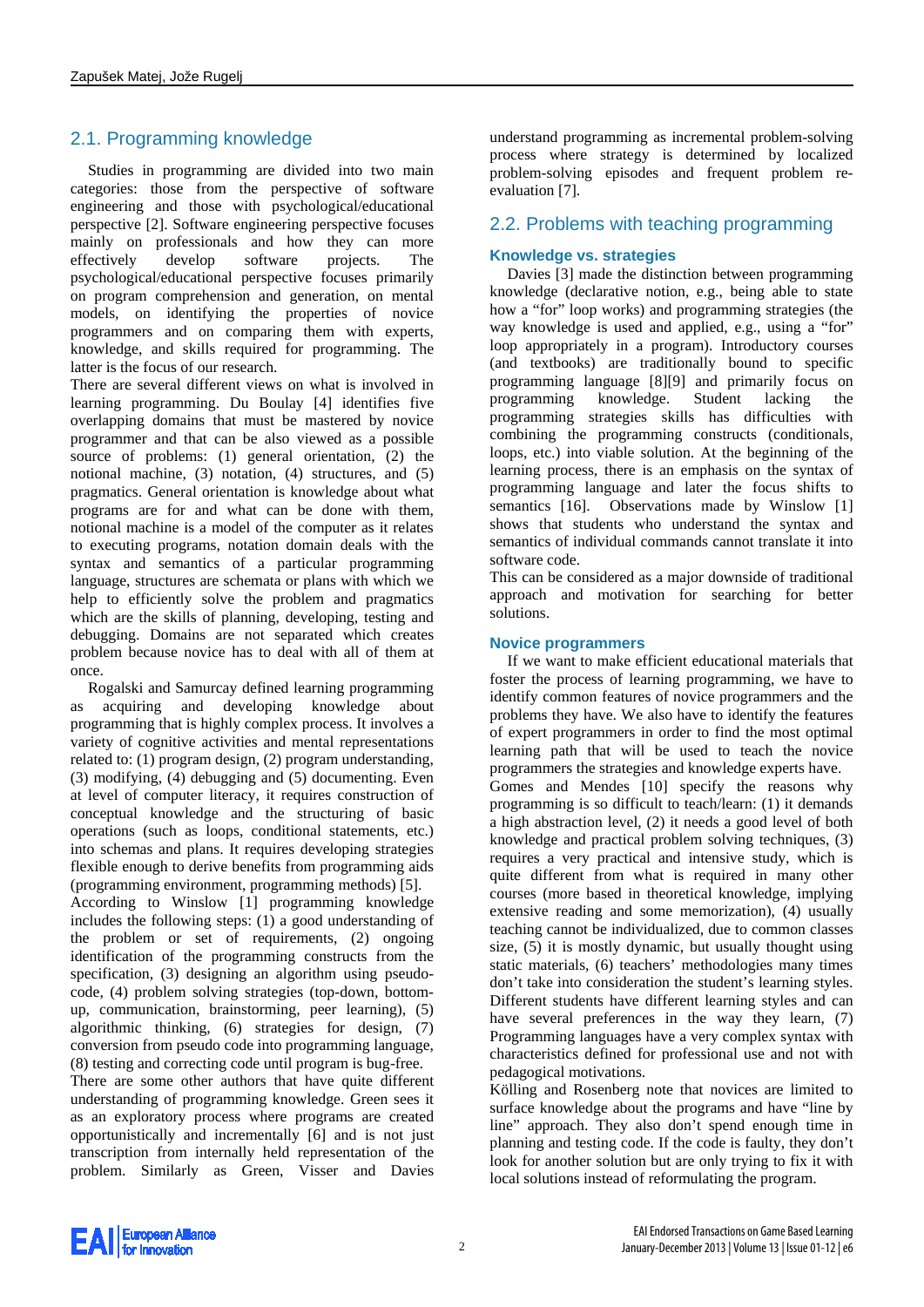#### **Difficult concepts**

Several researches have been trying to identify the concepts that are difficult for novice programmers. Soloway and Spohrer [\[11\]](#page-7-10) presented the difficulties that students usually have while learning specific programming language constructs in the book "Studying the Novice Programmer". Variable initialization seems to be more difficult to understand than updating or testing variables. Novice programmers also have problems with loops and conditionals as well as with the actions that are "hidden", like updating variables in "for" loops. Students also often have misconceptions about the functioning of recursive functions. We can ease the understanding with teaching iterative functions first, but it's not the other way around. Commands that do very similar syntax or have different meanings in different contexts often pose difficulties in writing software code (e.g., "325" and 325 and the word "static" in C). Students don't have problems with syntax or understanding of basic concepts but with basic design of the program. Lahtinen, Ala-Mutka and Järvinen [\[14\]](#page-7-11) made a survey among 559 students and 34 professors in which they tried to find the most difficult concepts and how to use the knowledge to improve learning process. According to this research, the most difficult concepts are: recursion, pointers and references, abstract data types, error handling and using the language libraries. Similar research was carried out by Milne and Rowe [\[15\]](#page-7-12) and their results are comparable to the previous one. They found out that the most difficult concepts are pointers, recursion and other data structures.

Out of all the difficult concepts that are listed above we decided to include the concept of a *variable* in our game. The concept of variable is crucial for understanding. Without knowledge of storing and manipulating with values in computer it is almost impossible to write even the most primitive algorithm or study other programming constructs such as loops or conditionals.

## **3. Semantic method for teaching programming**

In introductory courses we usually find two different approaches in teaching programming. The first one is so called "traditional" approach where introductory presentation of syntax is followed by commented examples, through which we learn programming. The second method is based on graphical programming tools, such as Scratch or Alice 3D, in order to facilitate the transfer of knowledge. Both methods use different approaches to illustrate programming structures. Instead of text input they offer pre-prepared blocks that have to be combined into functioning program following precise predetermined rules. In this way, they can facilitate understanding of the execution of a program and individual programming structures, but the interpretation of concepts is still in the domain of a teacher, independent learning or experimentation.

We propose a new method for teaching programming, i.e. "semantic method". It is about presenting the main ideas that are behind programming concepts in a new intuitive setting. In that way cognitive apparatus of novice programmer is not overloaded with the syntax of specific programming language, so she can focus on meaning of the concept and not on how to write it to be sound with the compiler. Student is intuitively interacting with teaching material using logic, ideas, and mechanics that we find in programming to solve presented problems. Semantic method forces student to be focused only on understanding the problem and finding the appropriate solution using logic that is behind programming concepts.

In order to prepare the learning material according to the semantic method one should divide each learning unit into specific learning objectives that can be further classified according to their Bloom taxonomic levels. There are several types of activities:

- teaching a new concept or a term,
- using an idea behind a concept to solve a problem,
- optimizing the solutions,
- monitoring the level of achievement of a learning goal,
- tasks which serves as a pre-test for detecting the current understanding of a learning goal in order to offer personalized path through the learning material

From the content of each learning objective, one should obtain the basic idea, concept, or term and transfer its mechanics to the virtual environment. With the process of transforming concepts one should respect the principles of psychology of programming, which allows assuming which concepts will be problematic for students and how they can be made easier for them to understand them.

An example of deconstructing learning unit into learning objectives and mapping them to the activities that resembles the mechanics will be presented in section "Educational computer game - World of variables".

#### **4. Educational computer game**

We present the semantic method in a format of an educational computer game. We see this approach very suitable as it gives us educational benefits that, we believe, can not be achieved otherwise. In order to defend this statement we have to point out the main characteristics of computer games and how can their features be used in an educational setting to foster knowledge transfer.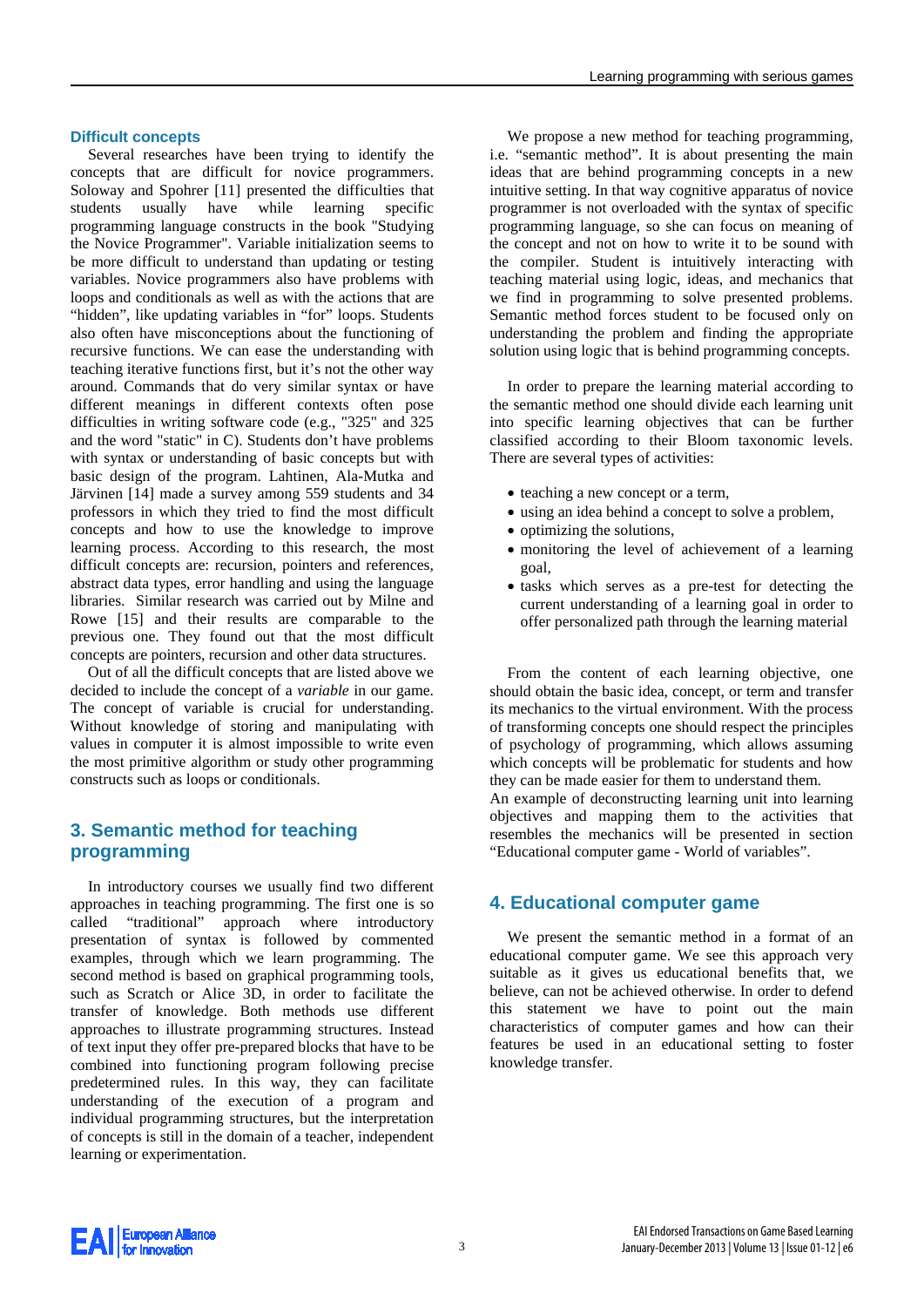## 4.1. Properties of computer games

The review of research in the field of game based learning pointed out that there are no properties that are common to all games and that games belong to the same semantic category only because they bear a "family resemblance" to one another [\[18\]](#page-7-13)[,\[19\].](#page-7-14) There are lots of different opinions from various researches in the field about characteristics that make certain activity a game. Johnston suggested that the dynamic visuals, defined goals, applied rules and constant interaction were such features [\[20\].](#page-7-15) Thorton claims that the most important aspect of the game is interactivity [\[21\].](#page-7-16) Challenge and risk are the main characteristics pointed out by Baranauskas [\[22\].](#page-7-17) Malone points out four elements of computer games: fantasy, curiosity, challenge, and control [\[23\].](#page-7-18) For Garris, competition, challenge, social interactions, conversion, and fantasy are the most important elements of every game [\[24\].](#page-7-19) Prensky states that computer game can be characterised by six key structural elements: rules, goals and objectives, outcomes and feedback, conflict/competition/challenge/opposition, interaction, representation or story. Kirriemuir [\[25\]](#page-7-20) defines a digital game as one that: provides some visual digital information or substance to one or more players, takes some input from the players, processes the input according to a set of programmed game rules and alters the digital information provided to the players. Authors of the book "Serious games" define game as voluntary activity (a form of freedom) separated from real life (imaginary world that may have or not have relation to real life), absorbs the player's full attention and is played according to established rules that all players have to follow.

Another aspect of playing the game is intensity of involvement and engagement that games can invoke. Positive experience of being fully engaged in an activity is described as a state of "flow" [\[32\]](#page-7-21)[,\[23\].](#page-7-18) Flow represents an optimal state of performance at a task, a sense of enjoyment and control, where an individual's skills are matched to the challenges faced and derives from activities that are optimally challenging, with clear goals, feedback, high degree of control and where users are absorbed to the extent that they lose a sense of time and self. Prensky [\[26\]](#page-7-22) summarizes this as: "In the flow state, the challenges presented and your ability to solve them are almost perfectly matched, and you often accomplish things that you didn't think you could, along with a great deal of pleasure. There can be flow in work, sports, and even learning, such as when concepts become clear and how to solve problems obvious."

Malone [\[23\]](#page-7-18) characterised conditions that likely induce state of flow. He claims that: (a) activity should be structured so that player can increase or decrease the level of challenges faced in order to match exactly personal skills with the requirements for action, (b) it should be easy to isolate the activity, at least at the perceptual level,

from other stimuli, external or internal, which might interfere with involvement in it, (c) there should be clear criteria for performance; a player should be able to evaluate how well or how poorly (s)he is doing at any time, (d) the activity should provide concrete feedback to the player, so that she can tell how well she is meeting the criteria of performance, (e) the activity ought to have a broad range of challenges, and possibly several qualitatively different ranges of challenge, so that the player may obtain increasingly complex information about different aspects of her/himself.

Killi proposed a model that deals with state of flow in educational computer games. The main purpose of the model is to link gameplay with experiential learning in order to facilitate flow experience. The model describes learning as a cyclic process through direct experience in the game world. The model stresses that activity that is necessary for learning is not merely cognitive but also behavioural. Thus, learning is defined as a construction of cognitive structures through action or practice in the game world. The model does not consider the role of social presence in educational games. However, the social presence may be supported by equipping a game world with tools that enable communication and interaction between players. If the game world supports collaboration, a role of the teacher is to set up a climate that facilitates collaboration. Further, the teacher selects the content and challenges of the game. These challenges based on educational objectives form the heart of the model. At the core of the task is sustaining the motivation and engagement of the player by pumping appropriate challenges to him or her. The experiential gaming model emphasizes cognitive presence by stressing the importance of reflective observation and schemata construction. In the game, player can test solutions produced and observe the outcomes of actions performed which may lead to the construction of schemata and enable the discovery of new and better solutions to the perceived challenges or problems [\[33\].](#page-7-23)



**Figure 1.** Experimental gaming model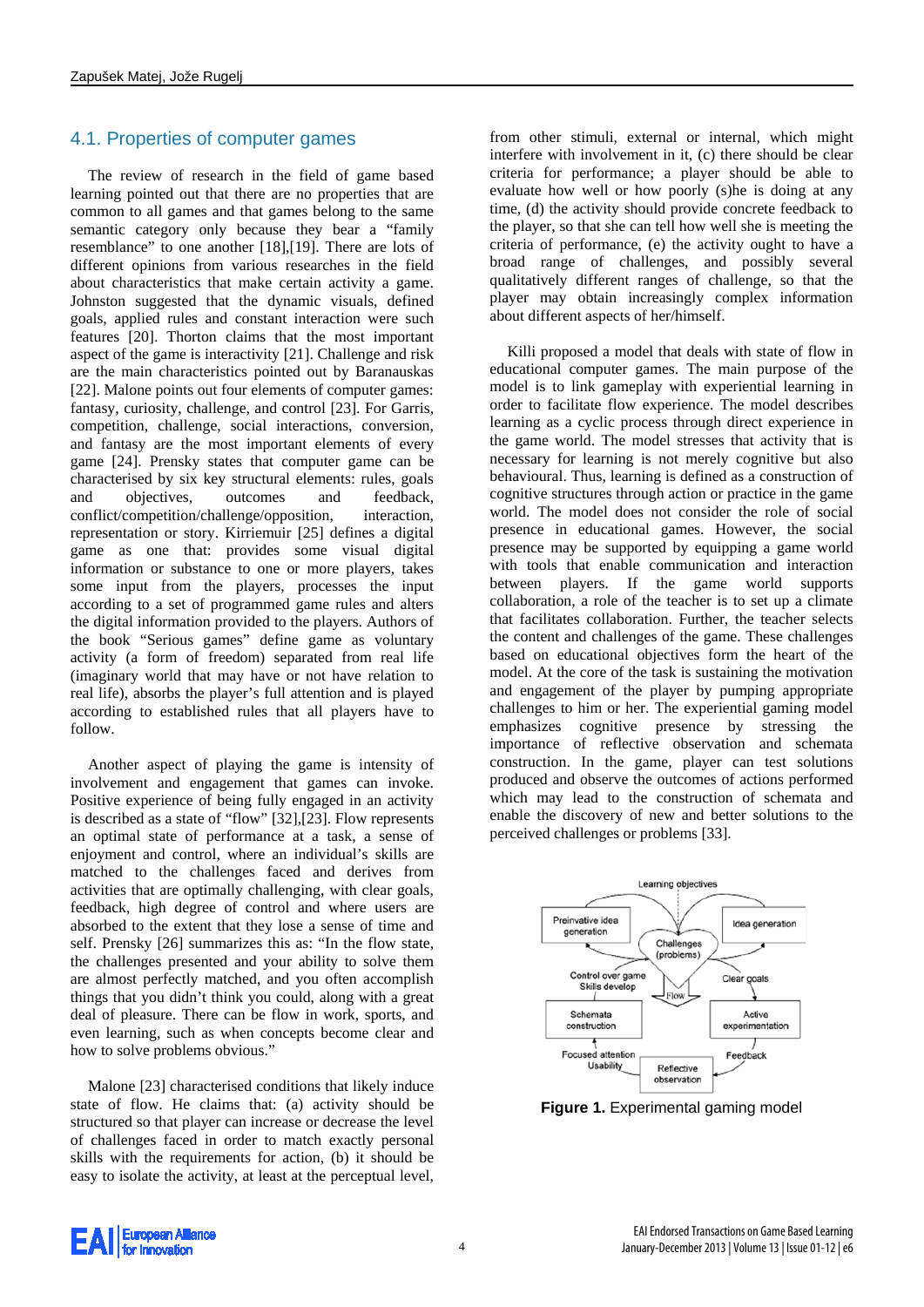Games can also have positive impact on student's motivation. Motivated learner is enthusiastic, focused, engaged, interested, tries hard, persists over time, is selfdetermined and driven by its own volition which results in enhanced learning and in accomplishing instructional objectives. Self-determined learner's behaviour can stem from both intrinsic motivation (i.e., the learner engages in an activity because it is interesting or enjoyable) and from extrinsic motivation that they termed identified regulation (i.e., the learner engages in the activity because he or she desires the outcome and values it as important) [\[34\].](#page-7-24) Computer games motivate via fun [\[35\],](#page-7-25) instant visual feedback [\[26\],](#page-7-22) challenge, curiosity and fantasy [\[23\],](#page-7-18) active participation, intrinsic and prompt feedback, challenging but achievable goals and mix of uncertainty and open-endednes[s \[36\].](#page-7-26)

## 4.2. Using computer games for educational purposes

There are several reasons that draw educator attention to games. In formal education we experience a shift from traditional didactic model, which is focused on instruction, to learner-centred model that emphasizes the active learner's role. We also changed the view of learning goals from lower taxonomic levels, like just recalling information, to higher levels, such as finding and using of information in a new settings.

Game based learning was defined by Prensky [\[26\]](#page-7-22) and Gee [\[27\]](#page-7-27) as a process of learning with the use of digital games. Games can provide motivation for learning, thus increasing the chance that the desired learning outcomes will be achieved. Learning is defined as the acquisition of knowledge or skills through experience or practice, and what better way to learn than through a game [\[28\].](#page-7-28) Almost all studies about game based learning show that students are highly motivated when learning materials are presented in a computer game format and that this has positive effects on the acceleration of a learning process. Students need motivation to focus on what needs to be learned but for any quality learning to occur this is not enough. Comparing learning outcomes of students who learned with computer games and those learning with another type of learning materials shows that there is no significant difference between them. This is usually because of inappropriate game design. Games can be very appealing to students but if they entertain and not teach, the use of games in education does not make much sense. So we have to find out what are the elements that make computer game an educational computer game.

Gross [\[29\]](#page-7-29) claims that digital games for educational purposes must have well defined learning goals and have to promote development of important strategies and skills to increase cognitive and intellectual abilities of learners.

According to Malone [\[23\]](#page-7-18) and Garris [\[24\],](#page-7-19) the elements contributing to educational values of digital

games are sensual stimuli (visual and audio representations of learning material), fantasy (context presented in imaginary setting), challenge (demanding or stimulating situation) and curiosity (desire to know or learn). These elements must be incorporated on an integrated platform, to structure objectives and rules, a context of meaningful learning, an appealing story, immediate feedback, a high level of interactivity, challenge and competition, random elements of surprise, and rich environments for learning [\[23\]\[24\].](#page-7-18)

A game can be instantiated for learning as it involves mental (and sometimes physical) stimulation and develops practical skills – it forces the player to decide, to choose, to define priorities, to solve problems, etc. Immediate reward (and feedback) is a major motivational factor, whether it is translated as game entities (more life power, access to new levels, etc.) or as neurological impulses (happiness, feeling of achievement, etc.). Games can be social environments, sometimes involving large distributed communities. They imply self-learning abilities (players are often required to seek out information to master the game itself), allow transfer of learning from other realities, and are inherently experiential with the engagement of multiple senses [\[30\].](#page-7-30)

Van Eck [\[31\]](#page-7-31) argues that games and play can be effective learning environments not because they are fun but because they are immersive, require player to make frequent important decisions, have clever goals, adapt to each player individually and involve social network.

If we consider a model of game based learning by Garris [\[24\],](#page-7-19) the main characteristic of educational game is that instructional content is blurred within game characteristics. Students are playing the game and having fun, forgetting about the "learning" part of the experience even though they are constantly presented with new concepts which they have to adapt in order to be successful in game. We should foster motivation with game design promoting repeating the cycles within game context. Player is expected to elicit desirable behaviours based on emotional and cognitive reactions that result from interaction with and feedback from gameplay.



**Figure 2.** Garris – Game Cycle

Gee [\[27\]](#page-7-27) argues that features of video games with high learning potential fall into two categories: 'non-game' features, which may also appear in non-game contexts,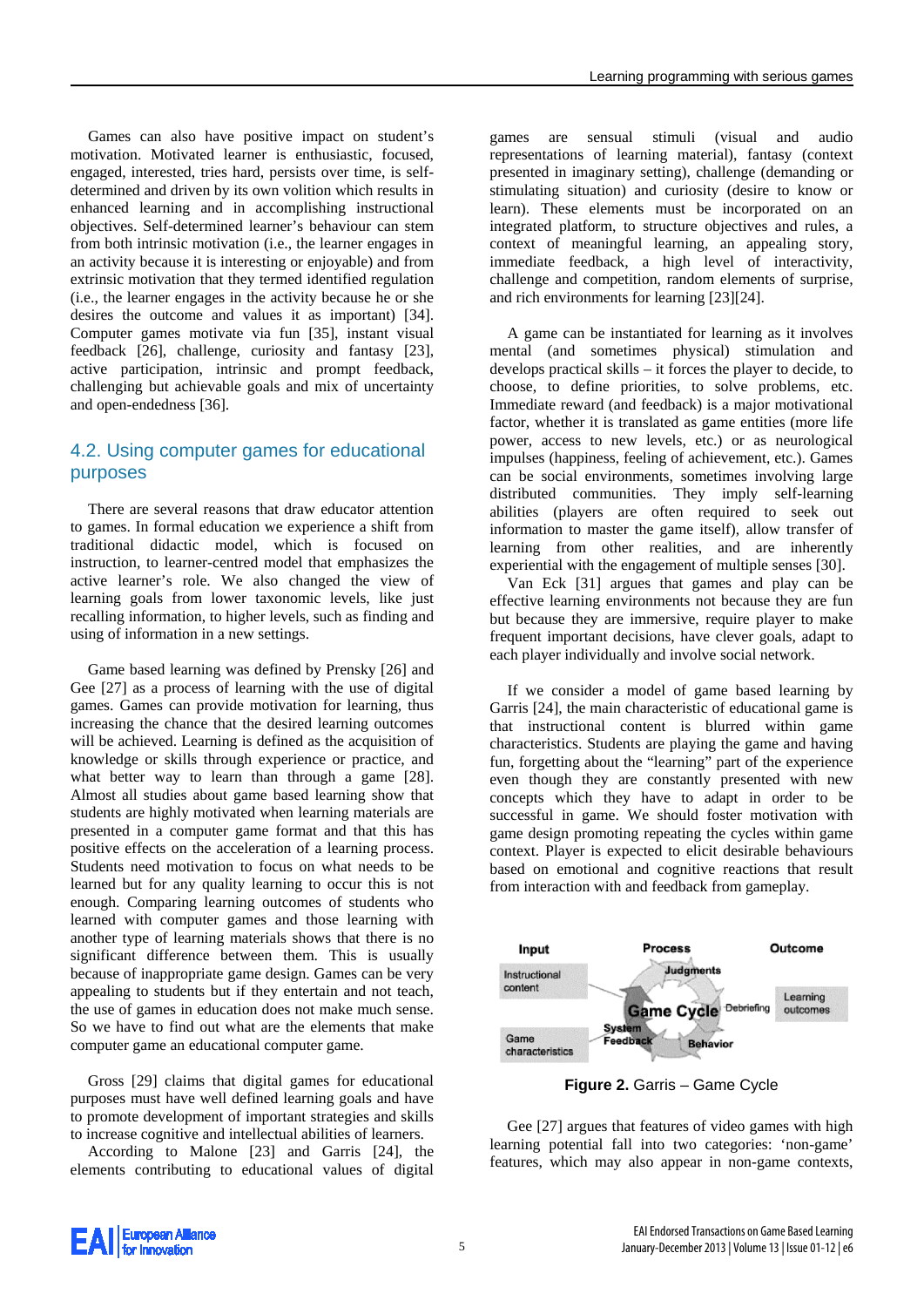and 'game' features, which relate more to the 'gameness' of games. Despite this distinction, it should not be assumed that the 'non-game' features would work as well for learning if they were detached from the 'game'.

'Non-game' features of games with high learning potential are:

- Empathy for complex systems to look at complex system from the inside in order to understand how its variables are interacting.
- Simulations of experience and preparations for action – in video games, players see the virtual world in terms of how it affords the sorts of actions they need to take to accomplish the goal of winning.
- Distributed intelligence via the creation of smart tool - good video games distributes intelligence between a real-world person and artificially intelligent virtual characters in order to represent macro and micro view of the situation.
- Cross-functional teamwork Good video games may be able to teach collaboration and cross-functional teamwork for institutions like schools and workplaces. In multiplayer games like World of WarCraft groups are composed of different character types, such as hunter, warrior or priest, who each play the game in a different way. Players interact with each other not in terms of their real-world characteristics but through their functional gaming identities. They may also choose to use their realworld race, class, culture, and gender as strategic resources but they are not forced into pre-set racial, gender, cultural or class categories.
- Situated meaning Dialogue and experience are essential for people to be able to relate words to actual actions, functions, and problem solving. Since video games are simulations of experience, they can situate language in specific contexts.
- Open-endedness: melding the personal and the social – In good open-ended games, players construct their own goals, which are based on their own desires, styles and backgrounds. Combination of personal and in game goals produces a state of high motivation.

Features of a 'good game' that relates to effective learning:

- Motivation Video games are profoundly motivating for players, and it is important to understand the sources of this motivation if it is to provide a foundation for learning.
- The role of failure the price of failure is lowered and is often seen as a way to learn the underlying pattern. These features of failure in games allow players to take risks that might be too costly.
- Competition and collaboration Many gamers, including young ones, enjoy competition with other

players in games but may not see competition as pleasurable and motivating in school. Competition in video games is seen by gamers as social, as much about gaming as winning and losing.

• The design of games that relates to: Interactivity – player doesn't just passively consume knowledge but has control over content; Customisation – based on learning styles and providing multiple routes to success; Strong identities - Good games offer players identities that trigger a deep investment on the part of the player and which are clearly associated with the functions, skills and goals one has to carry out in the virtual world; Well-sequenced problems - In connectionist approaches to learning, it is argued that sequencing is crucial for effective learning in complex domains; A pleasant level of frustration adjusting challenges in such a way that a range of players can experience the game as challenging but do-able; A cycle of expertise - repeated cycles of extended practice and tests of mastery; 'Deep' and 'fair' – game must be challenging but set up in a way that leads to success. Gameplay elements should be initially simple and easy to learn and become more complex the more the player comes to master them.

## **5. World of variables**

We implemented a prototype of the game using Flash with Actionscript 3. In this way we made game easily accessible to interested audience. The game can be found on a web address [http://hrast.pef.uni](http://hrast.pef.uni-lj.si/~svet_spremenljivk)[lj.si/~svet\\_spremenljivk.](http://hrast.pef.uni-lj.si/~svet_spremenljivk) Learning objectives of the game are as follows.

Student:

- understands variable as value that is stored in memory of the computer,
- knows that variables have their labels,
- knows there are different types of variables (integer, real, boolean, char…),
- knows that different types of variables are not compatible,
- understands that different types of variables requires different amount of memory to be stored,
- understands the meaning of assigning the value to the variable,
- knows pseudo-code for assignment sentence
- knows the order in which the new value is calculated and assigned to the variable,
- knows the value of the variable after assignment,
- can predict the value of the variable after several assignments.

#### Game scenario

The game takes place on a planet far away in the universe where inhabitants have a problem making an order from the chaotic mess that dominates on the planet. They also need help with transporting some goods to the

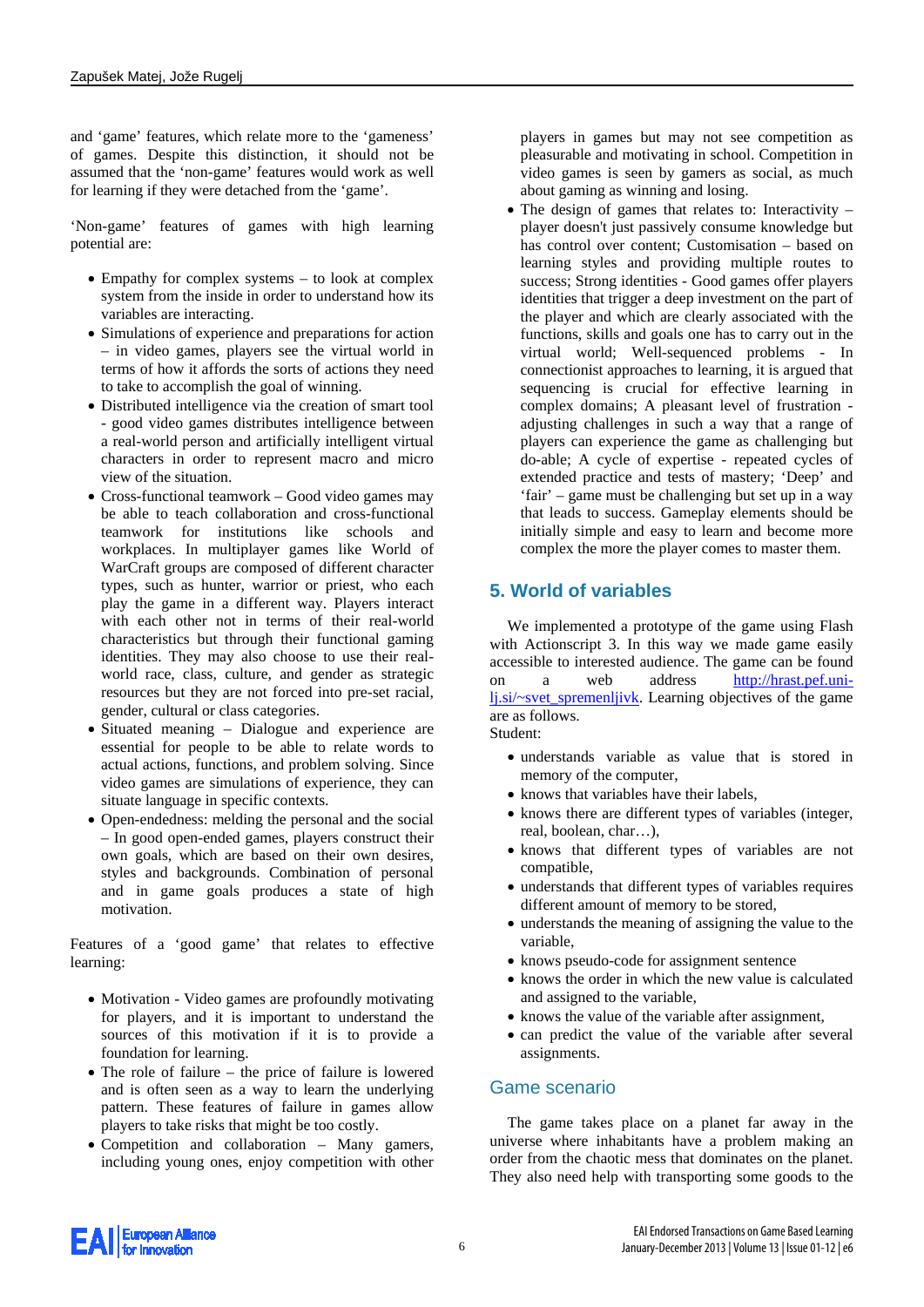other planets. The goods that are transported in the game have similar properties as variables in programming. In this way students can learn the concept of a variable in an intuitive and motivating setting of educational computer game. The game consists of four parts.

#### **Cleaning the mess**

Learning goal: declaration of a variable (reservation of memory locations)

Activity: Player has to choose appropriate container (declaration), sticker (label), and at the end the content (assigning the value).



**Figure 3.** First game – Cleaning the mess

#### **Transporters**

Learning goal: understanding there are several types of variables.

Activity: There are transporters that can carry specific goods that resemble different types of variables. Player is placing the goods on appropriate space ship.



**Figure 4.** Second game – Transporters

#### **Acquiring the driving licence**

Learning goal: initialization – storing a value in memory location  $(a:=5)$ ;

Activity: The examiner is asking questions about initialization of variables. Player has to choose between four possible answers. Questions are getting more difficult as exam progresses.



**Figure 4.** Third game – Acquiring the driving license

#### **Acquisition of the goods**

Learning goal: implicit value assignment to the variable  $(a:=b)$ 

Activity: Transporter has delivered some goods and player has to help him to store them. Goods have to be placed to the right places so that the robot helper can rearrange them (assigment).



**Figure 4.** Fourth game – Acquisition of the goods

#### **6. Conclusion**

The research findings in the field of psychology of programming show that students who learn to program often have problem to understand cognitively complex concepts. Computer game stimulates active learning and presentation of learning content in different contexts, which are funny and engaging for students. This can have a positive impact on motivation to learn. We can use the game format to teach programming in a way that we carefully examine the mechanics behind a certain programming concept and then we find an appropriate in game activity that resembles its logic. The presented game was designed according to this approach and is based on visualizations of different variable types and on the explanation of the assignment sentence. The game actively promotes interactivity and deeper learning.

Game platform will be used in the future for presenting other topics, especially the concepts that were recognized as difficult to understand. In our further research we will explore the possibilities for efficient modelling of students and programming knowledge.